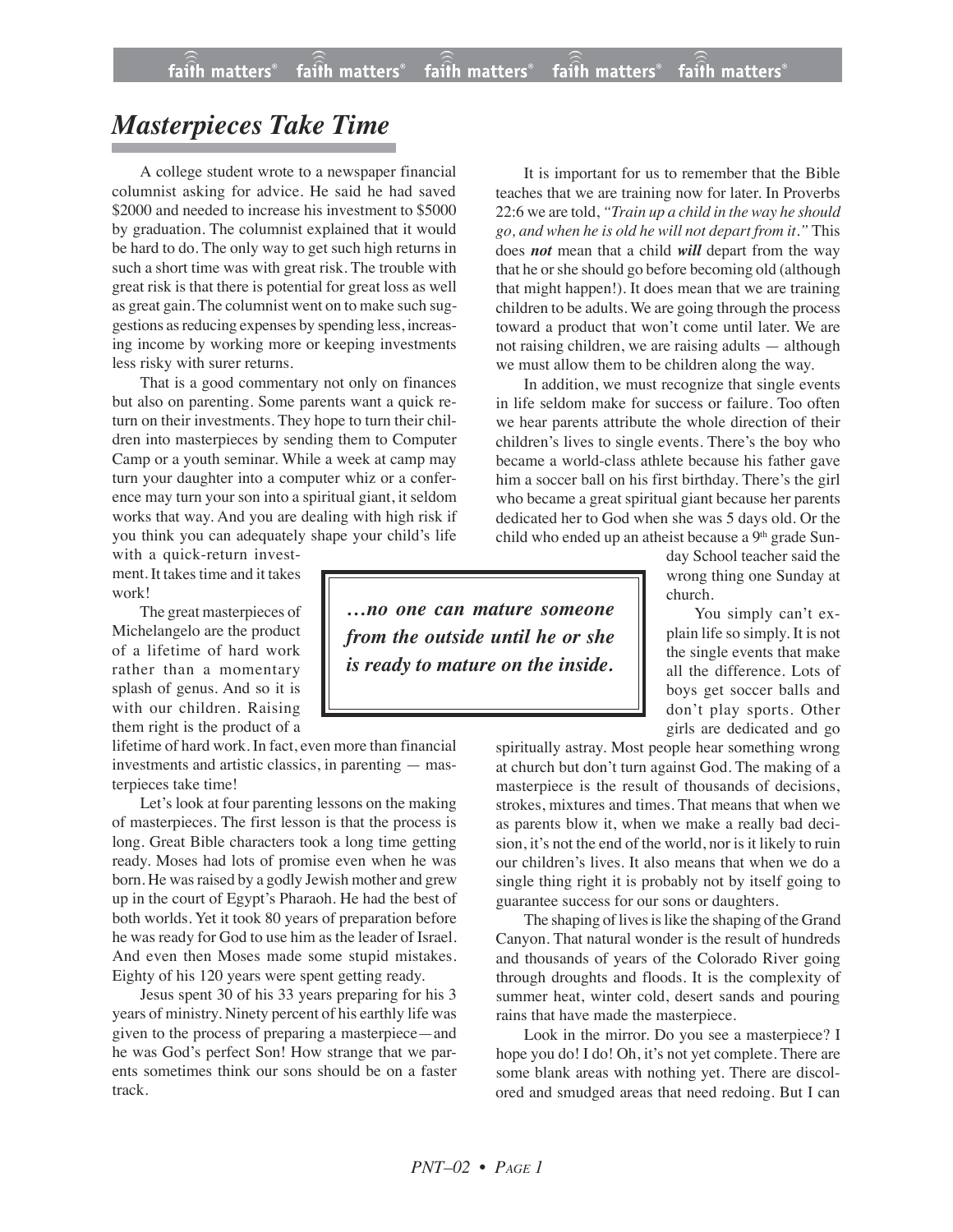## **faith matters® faith matters® faith matters® faith matters® faith matters®** ))) ))) ))) ))) )))

see God's genius and grace on the canvas mirror. There is a lot left to do, but he's still making a masterpiece.

When we become impatient with our children and think they are not all that they should be, we need to look into the mirror and see that God is still in the process of painting us the way we need to be made. Realize how long it has taken for us to get this far . . . and give them time!

Most of us want our children to start up where we left off. We don't want them to make the same mistakes and suffer the hurt we have gone through. That's good, but it can never fully happen. They can and should benefit much from what God has done in our lives, but they, too, must go through their own process to become a masterpiece. And masterpieces take time . . . and the process is long.

The second lesson is that maturity comes at different times. Luke 2:52 tells us, *"Jesus increased in wisdom and in stature, and in favor with God and man."* In other words, Jesus matured through his growing-up years. Understand that maturity and immaturity are not a matter of righteousness and sin. There were times in Jesus' life when he was immature and times when he was mature, but he was no less righteous in immaturity than in maturity.

The story of 12-year-old Jesus in the temple shows a double aspect of his maturity. In Luke 2:47 we read, *"Everyone who heard him was amazed at his understanding and his answers."* This shows that he was advanced. He matured earlier than most. But there are two sides to this story. On the one hand he was amazingly mature for a 12-year-old. He was able to discuss with the spiritual leaders of Judaism the religious issues of the day. But at the same time we see his immaturity when he left his parents without telling them where he was going. And he probably hurt their feelings by the true but abrupt explanation he gave them in Luke 2:49-50. This shows he was not yet fully mature. Maturity is not a matter of right and wrong, of sin and righteousness. Maturity is a matter of development, especially the completion of development.

Different children mature at different rates. The most obvious is physical maturity. Some young people are full-grown in early adolescence; others are "late bloomers". In high school Charleen waited until I was as tall as she was before she was willing to date me. She matured more quickly than I did.

Other children mature at different times. Some are at the emotional maturity of a 2-year-old when they are 2; others are still there when they are 3 or 4. Some mature early and others mature late. It's not good or bad. It's just the way it is!

There is little that parents can do to make children mature faster. Parents must be patient and wait for maturity to come. In the meantime encourage, love, train and discipline but no one can mature someone from the outside until he or she is ready to mature on the inside.

The principle applies often. Some students are slow to mature academically. One parent told me about a son who barely passed math all through grade school, junior high and 10<sup>th</sup> grade. The parents hired a tutor, monitored his homework, kept him in special programs and almost gave up hope. In 11<sup>th</sup> grade he started doing better. In his senior year he got all A's in math and went on to become a math major in college! All those parents did was right and good but they could not make him mature before his time came.

Parents must be sensitive to maturity levels. Don't be angry or put unnecessary pressure on children because of immaturity. Be patient. Do what is right. Encourage. Wait. Even in the same family maturity comes at different times for different people!

The third lesson is a spiritual lesson and it is that salvation makes a temporal as well as an eternal difference. Too often we think of salvation only in terms of the eternal difference it makes in a person's life. True, salvation does determine a person's eternal destiny, but salvation also changes us here on earth. John 3:1-6 talks about two births—birth below and birth above:

Now there was a man of the Pharisees named Nicodemus, a member of the Jewish ruling council. He came to Jesus at night and said, "Rabbi, we know you are a teacher who has come from God. For no one could perform the miraculous signs you are doing if God were not with him."

> In reply Jesus declared, "I tell you the truth, no one can see the kingdom of God unless he is born again."

> "How can a man be born when he is old?" Nicodemus asked. "Surely he cannot enter a second time into his mother's womb to be born!"

> Jesus answered, "I tell you the truth, no one can enter the kingdom of God unless he is born of water and the Spirit. Flesh gives birth to flesh, but the Spirit gives birth to spirit."

Just as it is impossible to live physically until we've been born physically so it is impossible to live spiritually until we've been born spiritually. So parents must not expect Christian behavior from someone who has not been "born from above".

At this point I must share some pretty direct words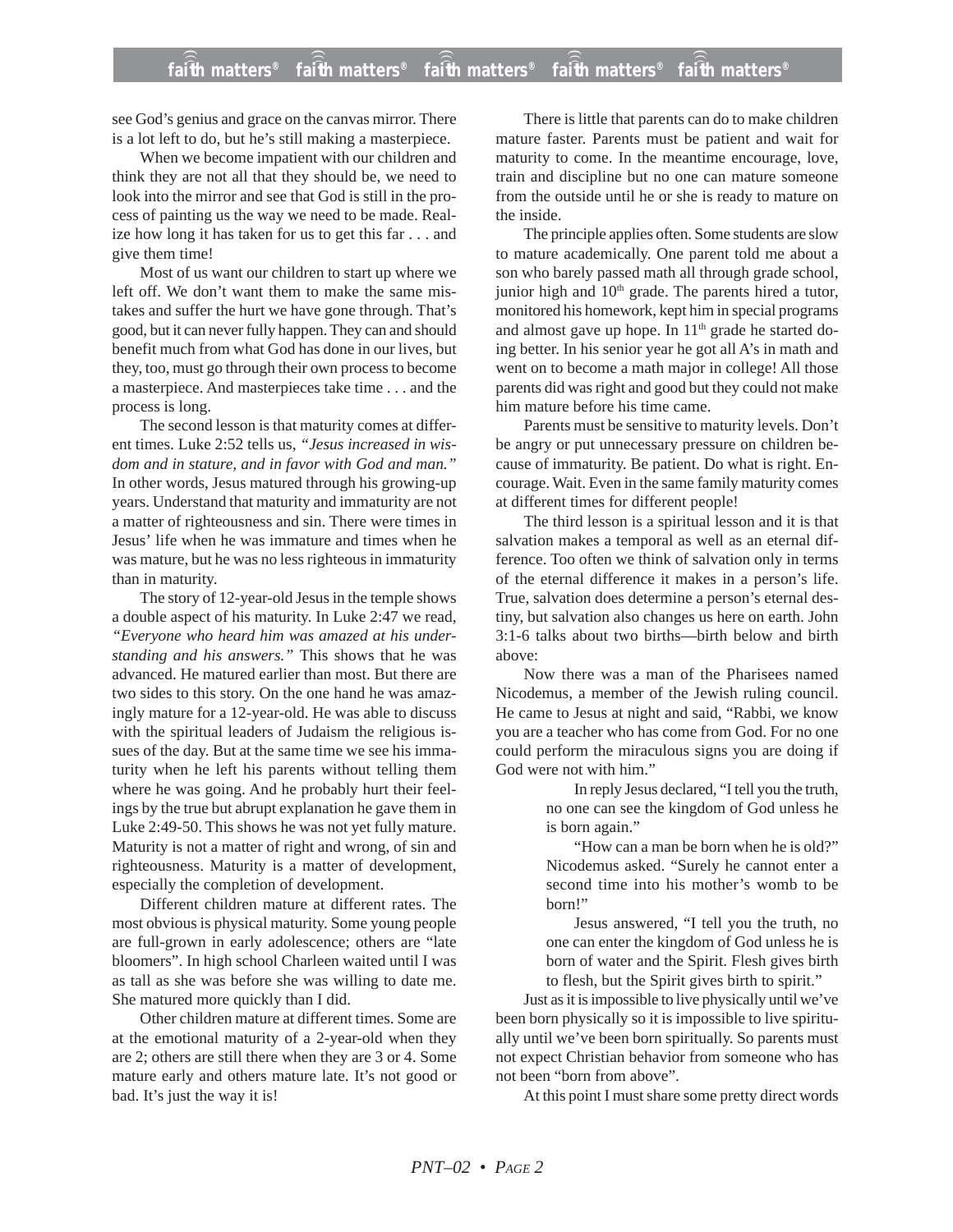## **faith matters® faith matters® faith matters® faith matters® faith matters®** ))) ))) faith matters<sup>®</sup> faith matters® faith matters

to parents. As Christian parents it must be our highest priority to seek to win our children to Christ through our words and our lives. However, we must not demand or force our children to salvation any more than we can force salvation on anyone else. And we must not assume that because a child prayed a prayer of salvation at a very young age that that was a spiritual transformation unless it is fully evidenced in the later years of life. We have a responsibility to live the Christian life and be witnesses in our own homes as much as in our communities and in our businesses.

It is also important to ask those children who are 18 years old or younger and who have grown up in Christian homes, "Have you been born again?" There are teenagers and even adults who depend on some experience they had in preschool years that they may not even remember but they were told by an adult that they prayed a prayer or had some spiritual experience. The important thing is to know that your faith and trust for salvation is in Jesus Christ right now and that you are seeking to live for Jesus as Lord of your life. If not, you need to be born again!

I grew up in a Christian home and made a childhood profession of faith, but it was not until a very

memorable day in February when I was 15 that I made a very personal renewal of that salvation commitment. That was the day the spiritual turning point came in my life.

Many young people who grow up in Christian homes may have similar experiences. We must come to a point where we make faith our own and are not just a cultural copy of our parents' religion.

Once that commitment has been made and we have

been born from above we then have a commitment from God for our completion. God promises that all those who have been born again will eventually become complete masterpieces. Philippians 1:6 says, *" . . . he who began a good work in you will carry it on to completion until the day of Christ Jesus."* So God promises that eventually he will make mature and complete masterpieces of every child and every parent who has been born again. What a relief!

A fourth lesson is that parents are divine tools in God's hands. We parents do not have the ultimate responsibility in the formation of our children. God does! But parents are tools in the hands of God to paint children into masterpieces like Jesus Christ. Our responsibility is not primarily to our children; our responsibility is primarily to God to be the right kinds of tools.

As the right kinds of tools in God's hands we have certain characteristics, among them is patience. As in a long-term financial investment we must be patient. You can't buy and sell every time the market goes up and down; you must hang-in-there for the long-term return. That is sometimes very hard! There are days when we want the finished product now! It's easy to get discouraged because things aren't going the way we would like them to go.

One day Charleen said to me, "Parenting would be so much easier if we knew everything would turn out right in the end." How true! If we could see into the future and catch a glimpse of our children in adulthood—healthy, godly, happy, successful—it would be a lot easier to get through report cards, adolescent rebellion, broken bones, drugs, sex, arguments and all.

But we can't see into the future. If we could there would be no need to trust God. If we could we probably wouldn't do our best. We wouldn't work or pray or worry so much about doing what is right and necessary to accomplish the masterpiece.

*The important thing is to know that your faith and trust for salvation is in Jesus Christ right now and that you are seeking to live for Jesus as Lord of your life. If not, you need to be born again!*

Patience is rooted in trust and understanding. We trust God for the finished product throughout the process. We understand that the process is long. We realize that maturity comes at different times, that salvation makes a temporal difference and that parents are divine tools.

I know the power

of parental patience in the hands of God because I am a product of such patience. I look back on all my mistakes, my sins, my immaturity growing up and wonder at my parent's patience with me. How grateful I am that they trusted God and were willing to wait for the masterpiece to take shape. And now I must remember to be a patient parent in the hands of the same God who wants to make masterpieces of my children!

Love is the number one Christian virtue and characteristic. It is a reflection of God. We must teach our children the love of God by letting God love them through us. But often we let other things get in the way. What's most important isn't being able to talk at the